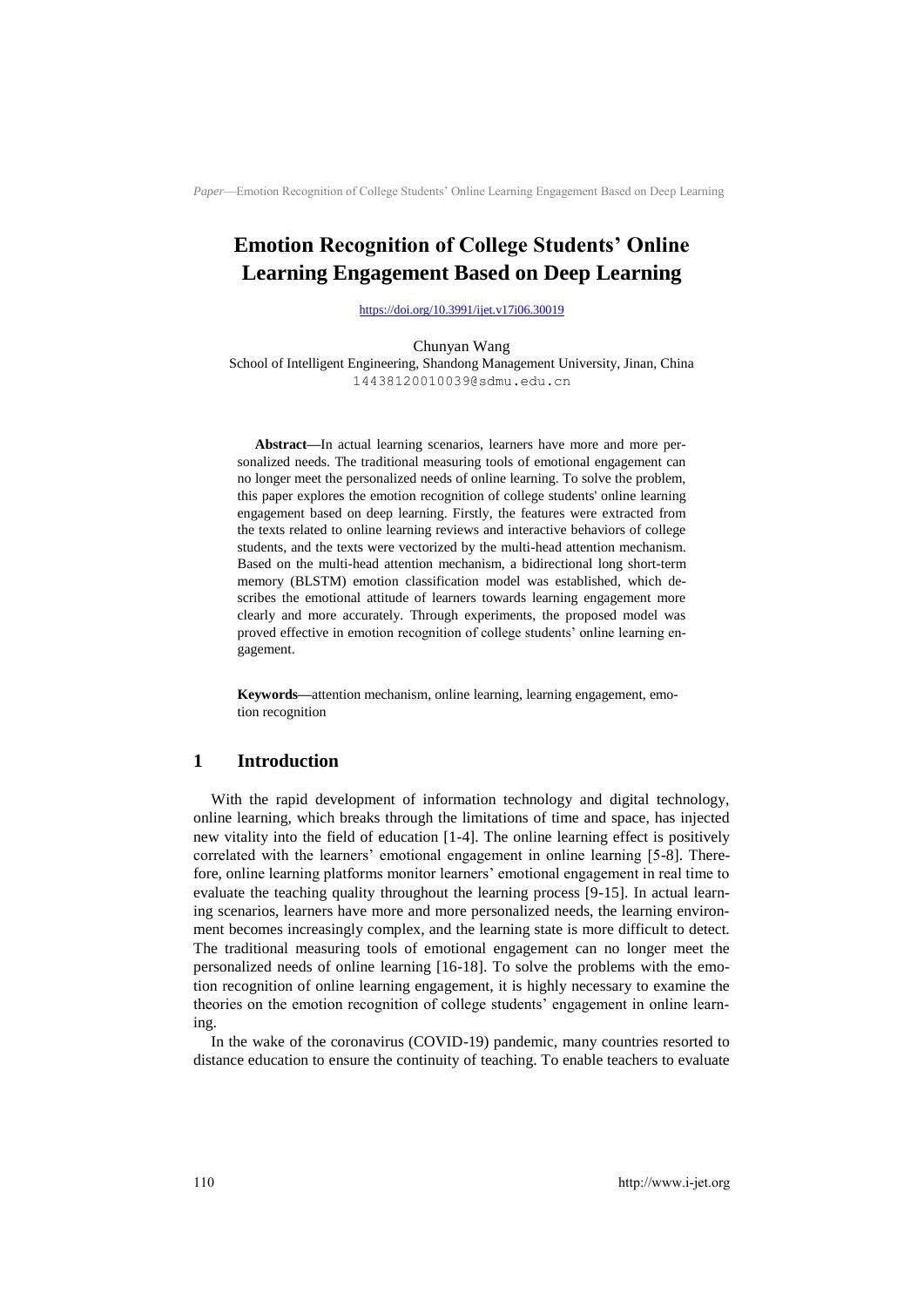students' emotional states, Abdellaoui et al. [19] looked for solutions related to face detection to automatically infer emotions, and carried out experiments to qualify and quantify the students' engagement. Zatarain-Cabada et al. [20] reported a method to create a new corpus of facial expressions from electroencephalogram (EEG), which helps to identify learning-centric emotions (frustrated, bored, engaged, and excited), and explained the changes of fuzzy logic systems in intelligent learning environments.

The learners' facial emotion recognition systems can provide feedbacks, allowing teachers to understand the learning state of each student, to offer help to him/her, or to improve their teaching strategies. Hung et al. [21] improved the FaceLiveNet network to achieve high and low accuracies in basic emotion recognition, proposed a dense FaceLiveNet framework, and experimentally demonstrated that transfer learning effectively improves the accuracy of learning emotion recognition models.

Currently, context-aware learning is a hot topic in online learning. Most scholars discussed the interaction between learners and the learning environment. Kuo and Tseng [22] designed a learning system that uses physiological sensors to identify learners' emotions. According to these emotions, the system adjusts the learning level, and provide proper assistances, such that the learners can achieve better performance. Targeting the emotional illiteracy in online learning environment, Tian et al. [23] put forward an emotion-based research and application framework for text interaction recognition, defined an emotion classification model for online learners, and achieved good results through preliminary experiments.

Certain results have been achieved in the identification of emotion engagement in online learning through deep learning, laying a technical basis for real-time sensing of online learning states of learners. However, there is a severe lack of research into the effective extraction of emotional features of learning engagement. Further research is needed to simplify the structure, reduce the parameters, and improve the efficiency of emotion recognition models. Therefore, this paper explores the emotion recognition of college students' online learning engagement based on deep learning. Section 2 extracts the features from the texts related to online learning reviews and interactive behaviors of college students, and vectorizes the texts by the multi-head attention mechanism. Based on the multi-head attention mechanism, Section 3 presents a bidirectional long short-term memory (BLSTM) emotion classification model, which describes the emotional attitude of learners towards learning engagement more clearly and more accurately. The proposed model was proved effective through experiments.

### **2 Text feature extraction and text vectorization**

#### **2.1 Text feature extraction**

This paper mainly tries to evaluate the emotional trend of learning engagement for individual college students or a group of college students, based on the information from the online learning platform. The emotions of text information were recognized by synthetizing emotional word weighting (EWW) with attention mechanism. After expounding the technical strengths and weaknesses of these algorithms, this paper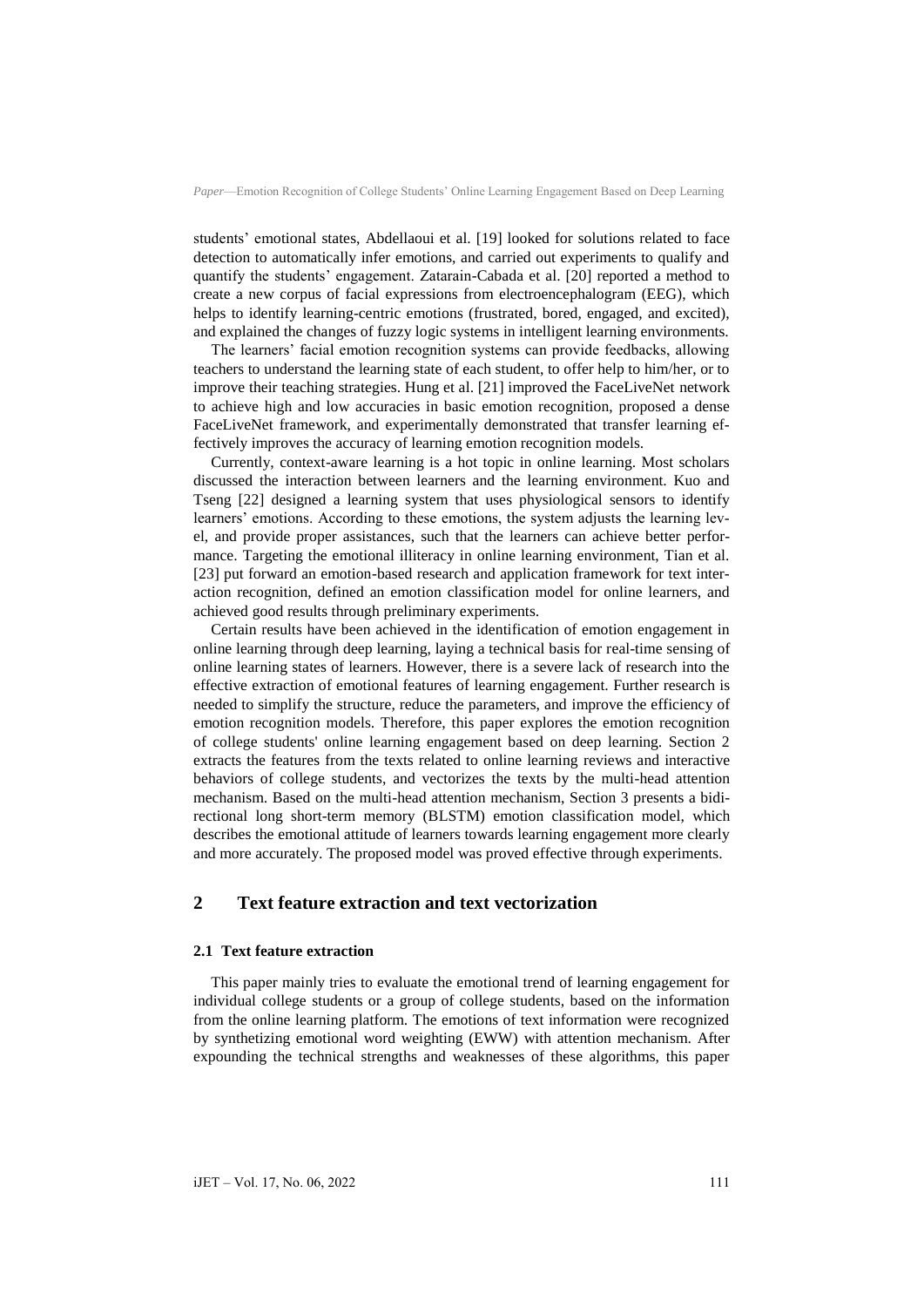introduces the word vector representation based on multi-head attention mechanism, and the EWW-based emotion analysis of learning engagement. In this way, the learning engagement emotions can be recognized more accurately from the texts related to online learning reviews and interactive behaviors of college students.

According to the type of learning engagement, the texts related to online learning reviews and interactive behaviors of college students can be divided into three classes: behavioral engagement, cognitive engagement, and emotional engagement.

Behavioral engagement texts include careful listening BI1, active thinking BI2, active participation in quality development activities BI3, active participation in social practice BI4, frequent obtainment of online learning resources BI5, and active participation in online interactions or topic discussions BI6.

Cognitive engagement texts include formulating a scientific learning plan CI1, implementing self-supervision CI2, goal completion statistics and analysis CI3, reasonably allocating learning and activity time CI4, and reasonably selecting learning resources CI5.

Emotional engagement texts include stability of learning emotions EI1, ease of coping with learning and practice EI2, strong learning resilience EI3, confidence in learning EI4, and interest in learning EI5.

Text vectorization is the prerequisite for mining the above texts. For common words, this paper adopts term frequency–inverse document frequency (TF-IDF) and EWW to characterize learning engagement emotions.

The TF-IDF is a common way to compute the weights of feature words based on document frequency statistics. Let *mij* be the number of occurrences of a word in text *j*; *Σlml,j* be the total number of occurrences of all the words in text *j*. Then, the word frequency, i.e., the ability of a word to represent text contents, can be calculated by:

$$
\eta_{ij} = \frac{m_{ij}}{\sum_i m_{ij}} \tag{1}
$$

Let  $c_i$  be the logarithmic index representing the total number of occurrences of all words in a document;  $|\{j: p_i \in c_j\}|$  be the number of documents containing the word pi; ||C| be the total number of documents in the corpus. For a specific word in the corpus, the general importance of that word can be measured by the IDF QAU:

$$
SE_i = log \frac{|C|}{\left| \left\{ j : p_i \in c_j \right\} \right| + 1}
$$
 (2)

The final TF-IDF weight of a word can be calculated by:

$$
TF - QAU = \eta_{i,j} * SE_i \tag{3}
$$

In general, an emotional word of learning engagement is preceded by an adverb of degree, which enhances or weakens the local emotional trend of the text. Let *β* be the weight of an adverb of degree; qEM\_SC be the emotional value of an emotional word. Then, the final emotional score QDEM of the sentence can be calculated by: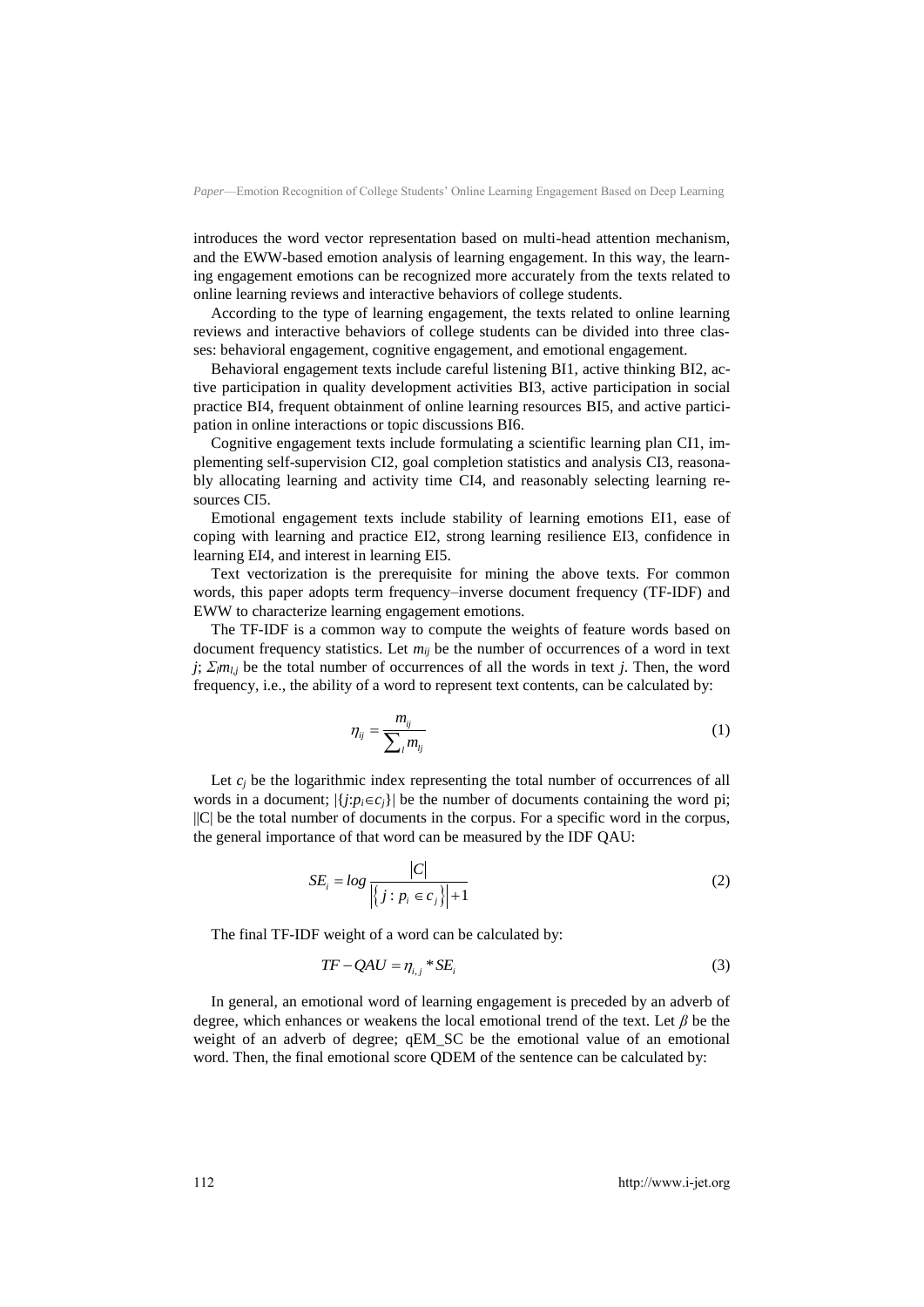$$
QD_{EM1} = \sum \beta^* q_{EM\_SC} \tag{4}
$$

In this paper, the representations of emotional words of learning engagement are abstracted into two types: the negative word appears before the adverb of degree and emotional word, and the negative word appears behind the adverb of degree and emotional word. The local emotions EMLO of the two types of texts can be respectively calculated by:

$$
EM_{LO} = 0.5 * \beta * q_{EM\_SC}
$$
 (5)

$$
EM_{LO} = 2 \cdot \beta \cdot q_{EM\_SC}
$$
 (6)

#### **2.2 Text vectorization**

For words that may cause semantic ambiguity or polysemy, this paper considers words as the unit of text representation, and adopts the multi-head attention mechanism to vectorize texts. Figure 1 shows the flow of the multi-head attention mechanism.

Let  $A=(a_0,a_1,...,a_n)$  be the input;  $B=(b_0,b_1,...,b_n)$  be the output;  $\omega^{\psi}$ ,  $\omega^{\phi}$  and  $\omega^{\psi}$  be the weight matrices. For each input a, the query vector, key vector and value vector are often used to measure the degree of association between words, which can be obtained by multiplying  $A=(a_0,a_1,...,a_n)$  with  $\omega^{\psi}, \omega^{\Phi}$  and  $\omega^{\psi}$ .

$$
\psi = a \cdot \omega^{\psi} \tag{7}
$$

$$
\Phi = a \cdot \omega^{\Phi} \tag{8}
$$

$$
\Psi = a \cdot \omega^{\Psi} \tag{9}
$$

Based on the semantic information of the text, the attention degree vector  $\delta$ between words can be calculated by:

$$
\delta = ATT(\psi, \Phi, \Psi) = softmax\left(\frac{\psi \cdot \Phi^T}{\sqrt{c_i}}\right) \times \Psi
$$
\n(10)

Each attention head corresponds to a set of weight matrices  $\omega^{\psi}$ ,  $\omega^{\Phi}$  and  $\omega^{\Psi}$ . For each attention head H, the attention level of the unit (word) can be calculated by the attention layer formula of the emotion recognition model for online learning engagement (10). The splicing operation SP( ) is performed on the calculated vector. The final attention matrix  $\delta$  can be obtained by multiplying the obtained vector by the weight matrix *ω<sup>0</sup>* :

$$
\delta = SP(H_0, H_1, \dots, H_N) \cdot \omega^0
$$
  
\n
$$
H_i = ATT(\psi_i, \Phi_i, \Psi_i)
$$
\n(11)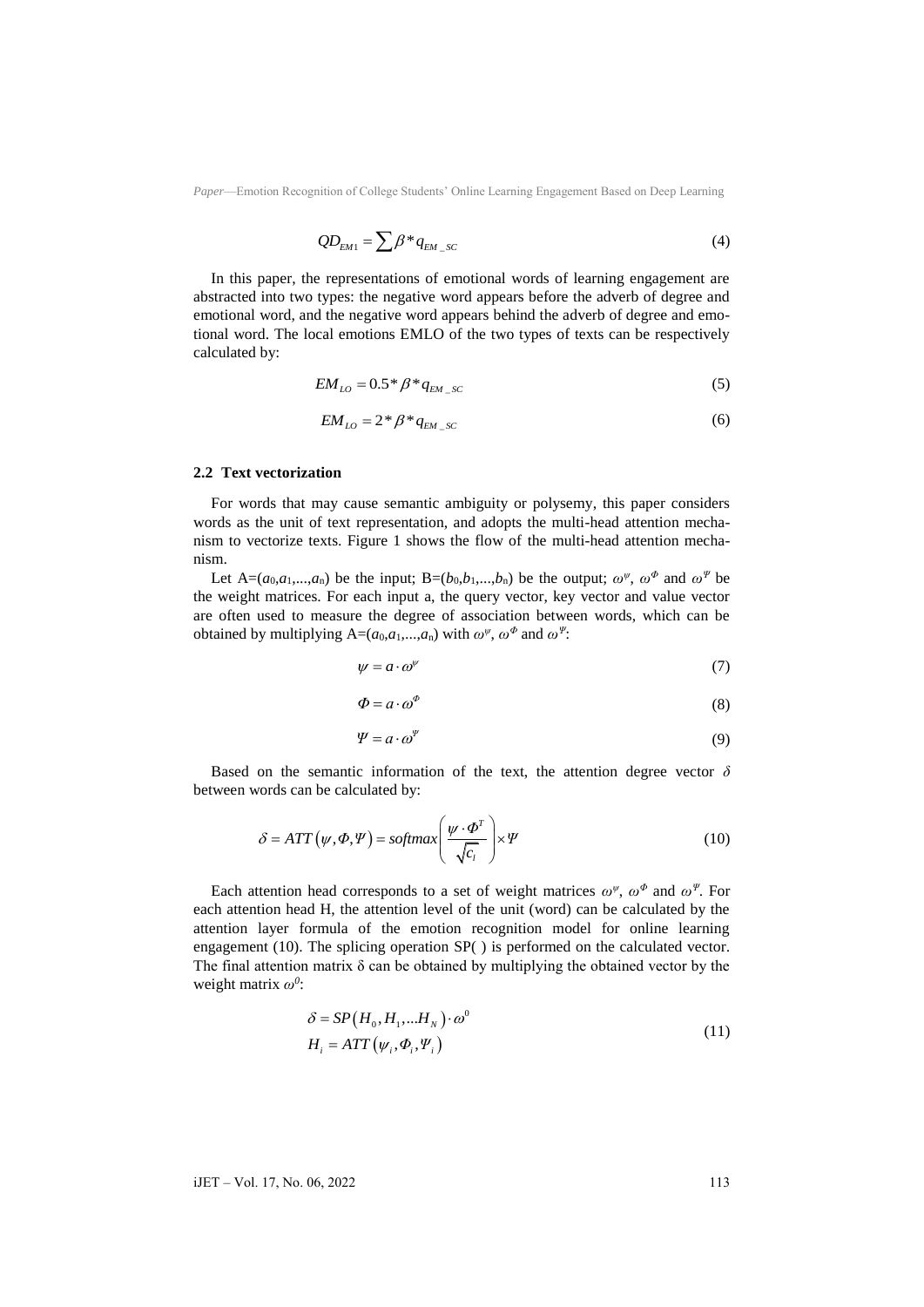Let a be the input;  $\omega_1, \omega_2, \varphi_1$  and  $\varphi_2$  be the training parameters of the emotion recognition model for online learning engagement; SL( ) be the sub-layer; LN( ) be the layered operation. The specific operation can be expressed as:

$$
\delta \leftarrow LN\big(SP(\delta, SL(A))\big) \tag{12}
$$

The output of the emotion recognition model for online learning engagement can be expressed as:

$$
B(a) = max(0, a\omega_1 + \phi_1)\omega_2 + \phi_2
$$
 (13)



**Fig. 1.** Flow of the multi-head attention mechanism

#### **3 Emotion classification model**

Based on the multi-head mechanism, this paper presents the BLSTM emotion classification model, aiming to depict the emotional attitudes of learners to learning engagement, mine the emotional views of the texts related to online learning reviews and interactive behaviors of college students, and underpin the subsequent prediction of emotional trend of college students in online learning. Figure 2 shows the structure of the proposed model.

The BLSTM emotion classification model consists of two LSTMs in different directions. Each LSTM involves three gate structures: input gate  $i_p$ , forget gate  $E_p$ , and output gate  $g_p$ . Let *A* be the input; *f* be the output; *D* be the value of the memory unit; *ε* be the activation function;  $Q_i$ ,  $Q_g$  and  $Q_e$  be the weights of the input, forget, and output gates, respectively;  $\varphi_i$ ,  $\varphi_g$ , and  $\varphi_e$  be the biases of the input, forget, and output gates, respectively;  $A\{a_1,a_2,...,a_p,...a_n\}$  be the input unit;  $a_p(p=1,2,......,n)$  be the char-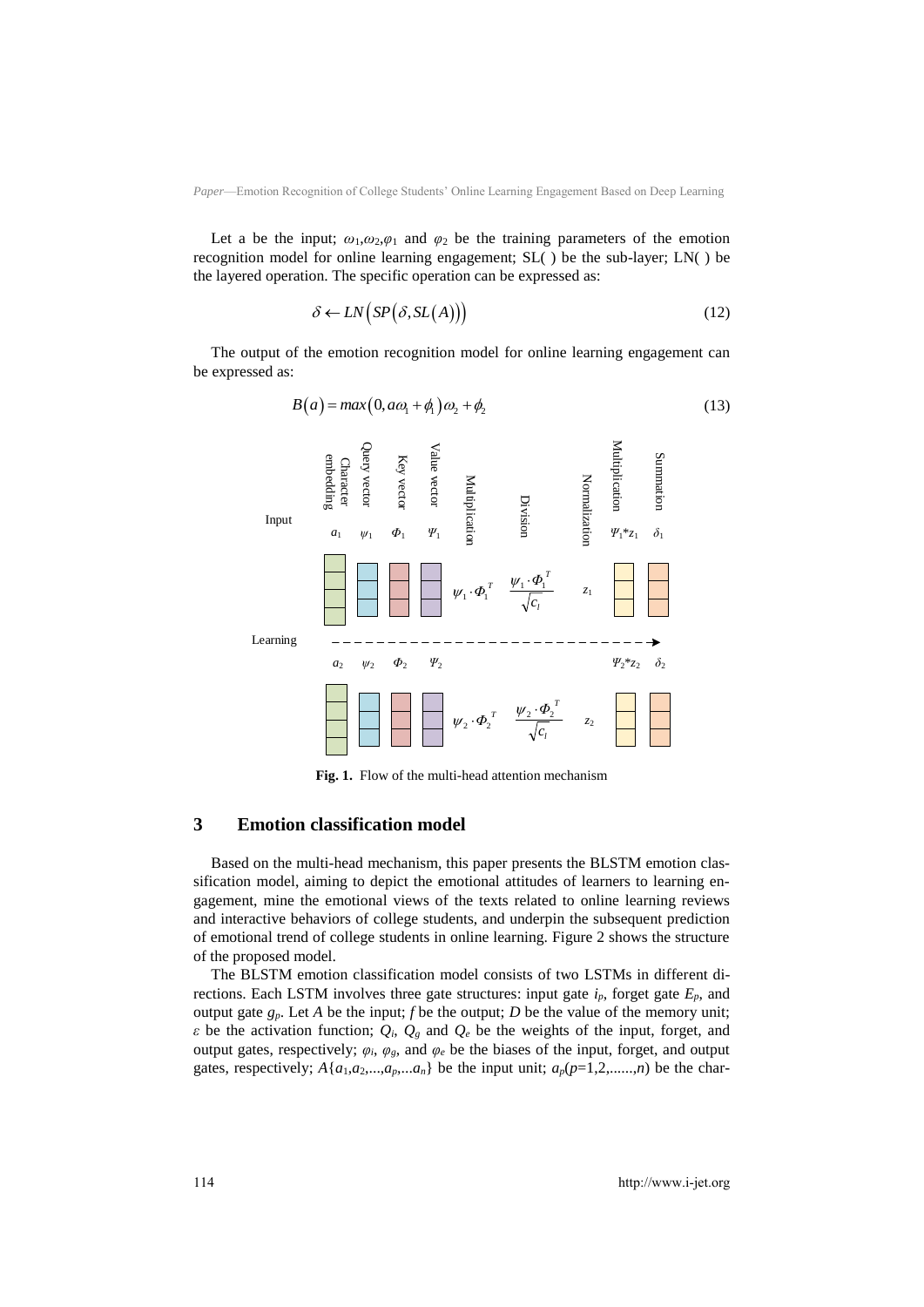acters in the input text; *n* be the number of words in the input text. At time  $p$ , the update states of the three gate structures can be respectively calculated by:

$$
g_p = \varepsilon \Big( Q_s \cdot \Big[ f_{p-1}, a_p \Big] + \phi_g \Big) \tag{14}
$$

$$
e_p = \varepsilon \left( Q_e \cdot \left[ f_{p-1}, a_p \right] + \phi_e \right) \tag{15}
$$

$$
f_p = e_p * tanh(D_p)
$$
 (15)

$$
i_p = \varepsilon \Big( Q_i \cdot \Big[ f_{p-1}, a_p \Big] + \phi_i \Big) \tag{16}
$$

$$
D_p = g_p * D_{p-1} + i_p * \tanh(Q_d \cdot [f_{p-1}, a_p] + \phi_d)
$$
 (17)

Let  $Q_{i1}$ ,  $Q_{i2}$ ,  $Q_{g1}$ ,  $Q_{g2}$ ,  $Q_{e1}$  and  $Q_{e2}$  be the weight matrices of the three gates in the two directions, respectively; *φ<sup>f</sup>*', *φ<sup>f</sup>*' and *φ<sup>f</sup>* be the biases of the three gates, respectively. Then, the formulas of the forward and backward propagation layers can be respectively calculated by:

$$
\vec{F}_p N = \varepsilon \left( Q_{i1} a_p + Q_{g1} \vec{F}_{p-1} + \phi_{f'} \right)
$$
\n(18)

$$
F_p = \varepsilon \Big( Q_{i2} a_p + Q_{g2} \bar{F}_{p-1} + \phi_{f'} \Big)
$$
 (19)

Combing formulas (18) and (19), the output  $H_iF_p$  can be obtained as:

$$
F_p = \varepsilon \left( Q_{e1} \vec{F}_p + Q_{e2} \vec{F}_p + \phi_f \right)
$$
 (20)

The proposed BLSTM model stitches the outputs  $F_p$  of all hidden layers in forward and backward LSTMs into  $F = \{F_1, F_2, \ldots, F_n\} = \{F \rightarrow F^-\}$ . Taking *F* as the input, the softmax layer of the model outputs the emotional class of the target text. This paper attempts to classify the texts related to online learning reviews and interactive behaviors into positive, negative, and neutral emotions. The regression and classification principle of the softmax layer of the model is detailed below.

The softmax layer uses *l* nodes to represents the *l* classes. Let *c* be the value outputted from the hidden layer to the output layer;  $\mu_1$ ,  $\mu_2$ , ...,  $\mu_l \in \Omega^{m+1}$  be the model parameters; *l* be the number of emotional classes. Then, the normalized probability  $VR_j$  of label *j* belonging to emotional class *l* can be calculated by:

$$
VR_{j} = \frac{1}{\sum_{j=1}^{l} o^{\mu_{i}^{T}c(i)}} \begin{bmatrix} o^{\mu_{i}^{T}c(i)} \\ o^{\mu_{2}^{T}c(i)} \\ \cdots \\ o^{\mu_{j}^{T}c(i)} \end{bmatrix}
$$
(21)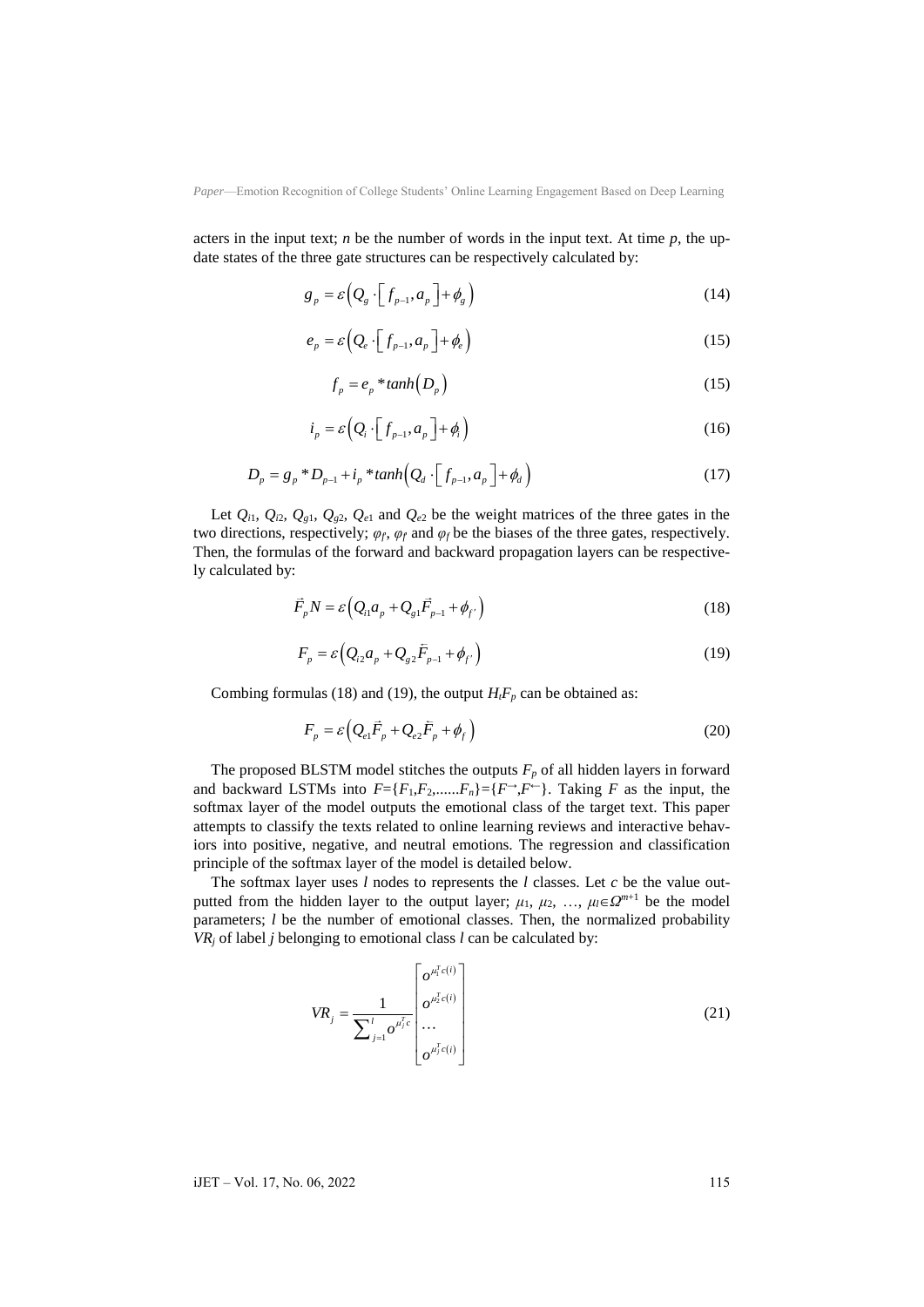The final output of the model can be given by:  
\n
$$
EM_{BLSTM} = \{VR_1, VR_2,...,VR_m\} = argmax(VR_i)
$$
\n(22)

The above two emotion recognition methods are based on the EWW module, and the attention-based BLSTM module, respectively. To improve the emotion recognition rate, the experimental weight coefficient representing the importance in the emotion recognition system is denoted as *β*. Then, the final system synthetizes the above two methods into an emotion recognition method *ηEM* for the texts related to online learning reviews and interactive behaviors:

$$
\eta_{EM} = \beta EM_{LO} + (1 - \beta) EM_{BLSTM}
$$
\n(23)

Let  $N \in R^{1 \times m}$  and  $F^T \in R^{\zeta \times m}$  be the transpositions of the output matrix of the proposed BLSTM model;  $Q_{r1} \in R^{\xi\beta\times m}$  and  $Q_{r2} \in R^{1\times\xi\beta}$  be the weight matrices of our model;  $\xi_\beta$  be a preset hyperparameter. Then, the weights of the proposed BLSTM model can be calculated by:

$$
\Omega = \text{softmax}\Big(q_{s_2} \tanh\Big(Q_{r_1} F^T\Big)\Big) \tag{24}
$$

Based on the obtained weight matrices, it is possible to derive the semantic vector  $R_i$  of each important word in the target sentence, such as phrases, transitional words, and negative words:

$$
R_i = N \times F \tag{25}
$$

The multidimensional semantic features of the sentences in the texts related to online learning reviews and interactive behaviors can be obtained by expanding the dimensionality of *Qr*<sup>2</sup> and *ξβ*. This could effectively increase the dimensionality of the context semantic embedding vector of each text.

The learning speed  $\phi_i$  of the model is updated through exponential attenuation of the learning rate. Let [ ] be the rounding up; *i* be the batch size in the i-th round; *γ* be the learning rate updated every *γ* rounds; *λ* be the attenuation degree of learning rate;  $\phi_0$  be the initial learning rate of the training. Then, the learning speed can be updated by:

$$
\varphi_i = \varphi_0 * \lambda^{\left[\frac{i}{r}\right]}
$$
\n(26)

The model is trained through the gradient descent propagation:

$$
\nabla g(a,b) = grad(a,b) = \frac{\partial c}{\partial a}i + \frac{\partial c}{\partial b}j
$$
\n(27)

As mentioned before, this paper intends to divide the texts related to online learning reviews and interactive behaviors into multiple emotional classes. Let *b* be the true number of classes; *l* be the number of labels; *M* be the number of samples;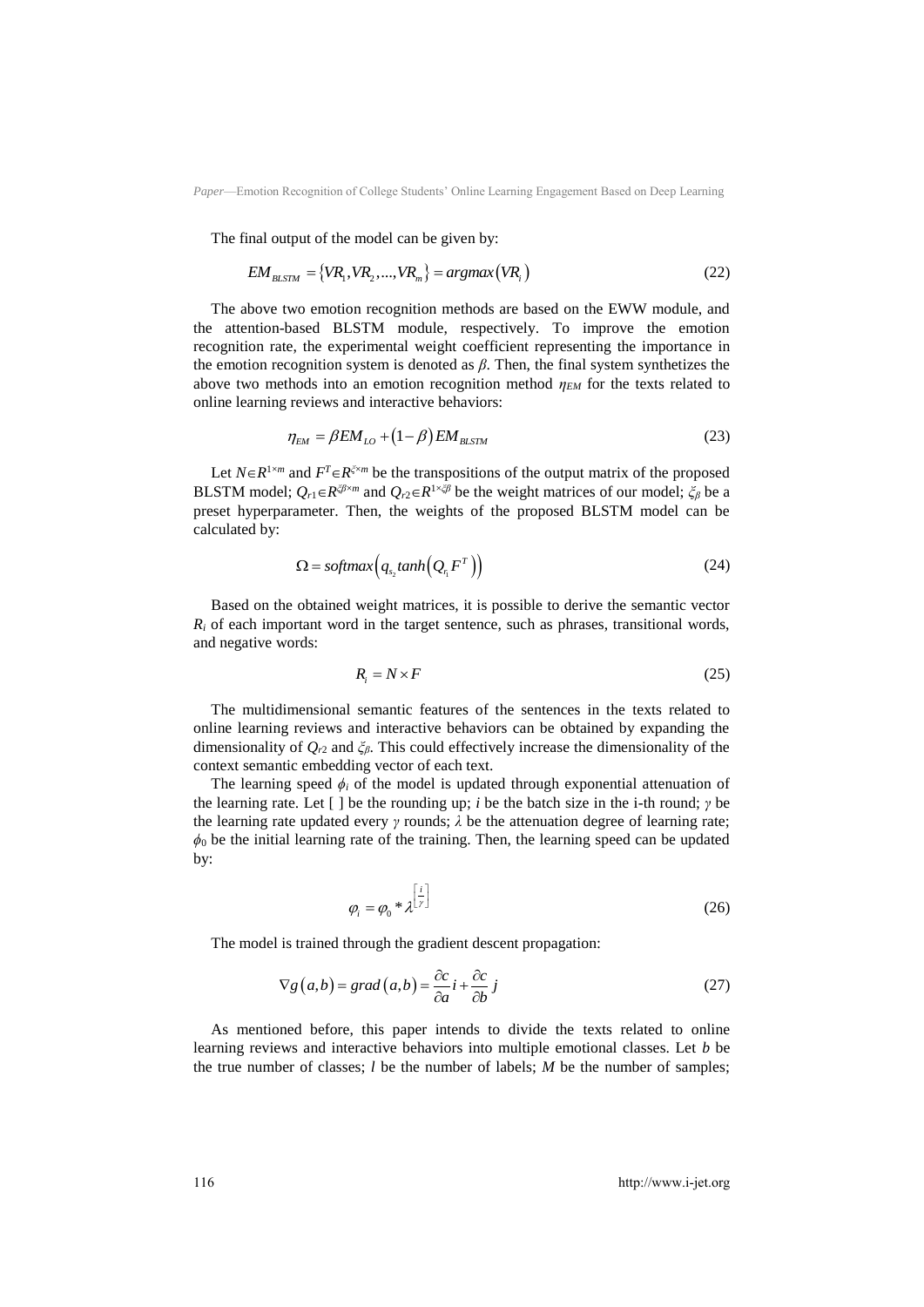*GSil* be the probability of sample *i* being predicted as a member of class *l*. Then, the

cross entropy can be calculated by:  
\n
$$
K_{log}(B, GS) = -\log GS_s(B \mid GS) = -\frac{1}{M} \sum_{i=0}^{M-1} \sum_{j=0}^{l-1} b_{ij} \log GS_{ij}
$$
\n(28)



**Fig. 2.** Structure of the BLSTM emotion classification model

#### **4 Experiments and results analysis**

Two sets of experiments were carried out to improve the emotion recognition accuracy of our model, and to increase the precision of the hybrid model, which couples the EWW module with the attention-based BLSTM module. The first set aims to select the hyperparameter of our model, and the second aims to select the weight parameters for emotional analysis. Figures 3 and 4 show how the recognition accuracy and loss rate of our model change. After 10 iterations, the emotion recognition accuracies of our model on the training set and verification set stabilized at about 96%, while the loss rates oscillated about 0.06.

To verify the effectiveness of our model (the attention-based BLSTM plus EWW), this paper compares the performance of six different models. The results (Table 1) shows that the attention-based BLSTM achieved better results than the other five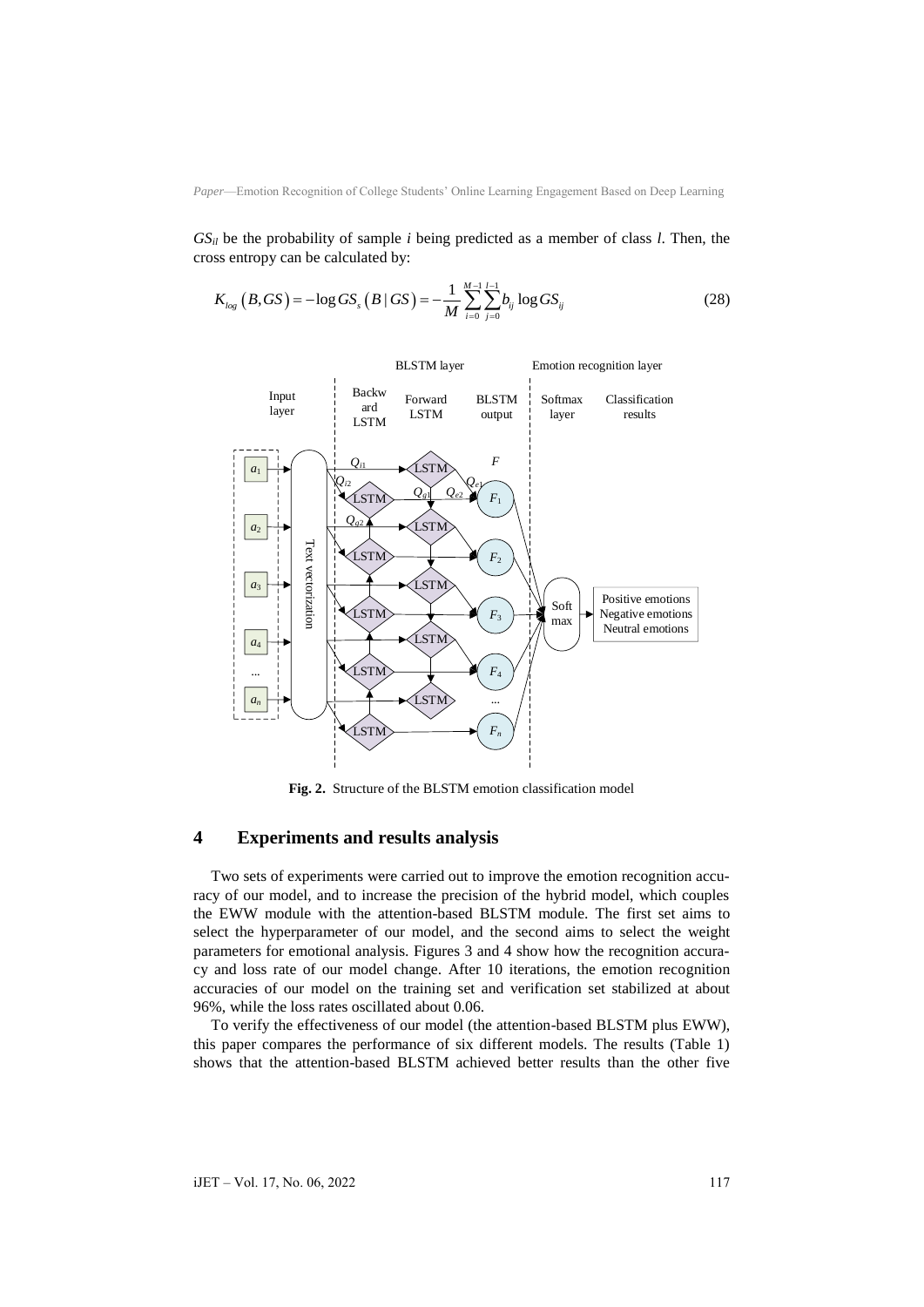models in emotion recognition of college students' online learning engagement. The EWW ended up with the lowest emotion recognition rate, for the limited size of the emotional dictionary. Our model, which integrates the EWW, realized the lowest recall in emotion recognition of the texts containing lots of online words, and the highest overall emotion recognition rate.



**Fig. 3.** Emotion recognition accuracy curves of our model



**Fig. 4.** Emotion recognition loss curves of our model

**Table 1.** Experimental results of different models

| Model     | <b>EWW</b> | CNN   | <b>LSTM</b> | <b>BLSTM</b> | <b>Attention-based BLSTM</b> | Our model |
|-----------|------------|-------|-------------|--------------|------------------------------|-----------|
| Precision | 78.15      | 91.35 | 90.82       | 93.27        | 96.13                        | 94.61     |
| Recall    | 79.57      | 92.08 | 91.74       | 93.19        | 91.46                        | 95.73     |
| Accuracy  | 78.49      | 94.64 | 90.83       | 83.26        | 88.48                        | 93.17     |
| F1-Score  | 82.16      | 92.75 | 94.52       | 90.84        | 94.16                        | 92.63     |

Note: CNN is short for convolutional neural network.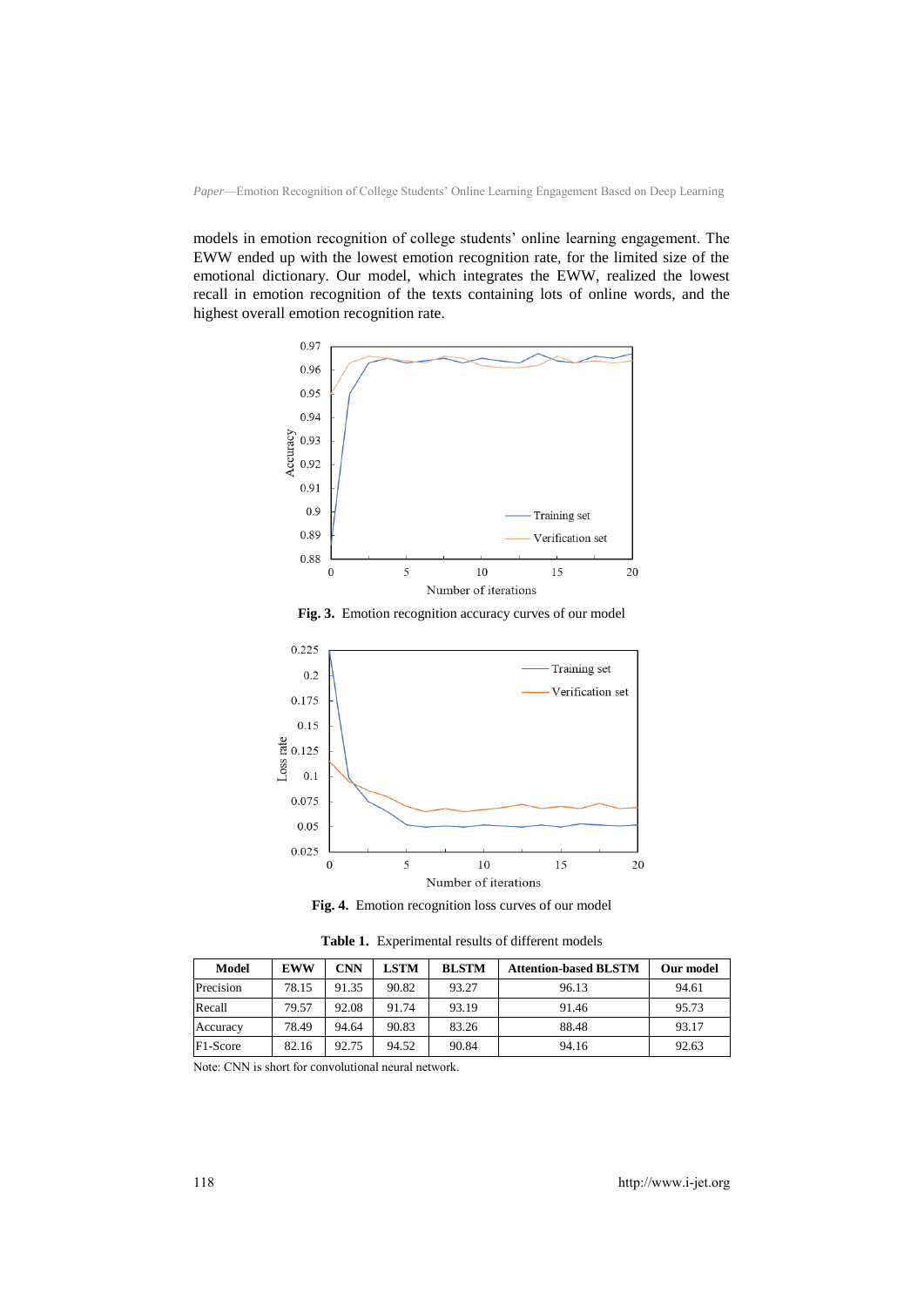Tables 2-4 report the multiple regression results on the relationship between learning emotions and the behavioral, cognitive, and emotional engagements of online learning, respectively. The behavioral engagement was adopted as the explained variable for the EWW and the attention-based BLSTM. The explanatory variable of the EWW is the control variable, and that of the attention-based BLSTM also covers the four dimensions of learning emotions: learning awareness, self-regulation, otherregulation, and emotional application.

| <b>Explanatory variable</b> |                    | Constant<br>term | BI <sub>1</sub> | BI <sub>2</sub> | BI <sub>3</sub>                               | BI <sub>4</sub> | BI <sub>5</sub>                                                                                        | $B I_6$ | $\mathbb{R}^2$ | <b>Adjusted</b><br>$I\!\!R^2$ | F          |
|-----------------------------|--------------------|------------------|-----------------|-----------------|-----------------------------------------------|-----------------|--------------------------------------------------------------------------------------------------------|---------|----------------|-------------------------------|------------|
| Model 1                     | Normalized $\beta$ | 0.05             |                 |                 | $-0.26$ 1.62 <sup>**</sup> 3.16 <sup>**</sup> | 0.68            | 0.82                                                                                                   | $-1.48$ | 0.85           | 4.35                          | $2.158***$ |
|                             | Sig.               | 0.01             | 7.48            | 0.05            | 0.09                                          | 0.75            | 0.05                                                                                                   | 6.25    |                |                               |            |
| Model 2                     | Normalized $\beta$ | 0.01             |                 |                 |                                               |                 | $\left  -1.14 \right  0.15^* \left  0.24 \right  0.12 \left  -0.035 \right  0.014 \left  6.62 \right $ |         |                | 6.75                          | 32.584***  |
|                             | Sig.               | 4.18             | 1.52            | 0.43            | 5.16                                          | 3.42            | 6.28                                                                                                   | 9.48    |                |                               |            |

**Table 2.** Regression analysis results on the relationship between learning emotions and behavioral engagement of online learning

**Table 3.** Regression analysis results on the relationship between learning emotions and cognitive engagement of online learning

| <b>Explanatory variable</b> |                    | <b>Constant</b><br>term | CI <sub>I</sub> | CI <sub>2</sub>   | CI <sub>3</sub>       | CI <sub>4</sub> | $CL_5$     | $\mathbb{R}^2$ | <b>Adjusted</b><br>$\mathbb{R}^2$ | F         |
|-----------------------------|--------------------|-------------------------|-----------------|-------------------|-----------------------|-----------------|------------|----------------|-----------------------------------|-----------|
| Model 1                     | Normalized $\beta$ | 0.05                    |                 | $0.42 \, 0.58$ ** | $-0.26$ <sup>**</sup> | 0.62            | $-0.41***$ | 0.63           | 0.24                              | $1.612**$ |
|                             | Sig.               | 0.01                    | 7.62            | 0.02              | 0.04                  | 0.26            | 7.68       |                |                                   |           |
| Model 2                     | Normalized $\beta$ | 0.04                    | $-0.35$ 0.11    |                   | 0.06                  | 0.12            | $-0.64$    | 5.62           | 5.75                              | 22.483*** |
|                             | Sig.               | 3.34                    | 7.15            | 7.48              | 7.58                  | 8.37            | 4.62       |                |                                   |           |

**Table 4.** Regression analysis results on the relationship between learning emotions and emotional engagement of online learning

| <b>Explanatory variable</b> |                    | <b>Constant</b><br>term | EI <sub>1</sub> | EI <sub>2</sub> | EI <sub>3</sub> | EI4     | EI <sub>5</sub> | $\mathbb{R}^2$ | <b>Adjusted</b><br>$\mathbb{R}^2$ | F           |
|-----------------------------|--------------------|-------------------------|-----------------|-----------------|-----------------|---------|-----------------|----------------|-----------------------------------|-------------|
| Model 1                     | Normalized $\beta$ | 0.04                    | 0.29            | 3.15            | $-0.85$         | $-0.42$ | $-2.35***$      | 0.72           | 0.35                              | $1.685***$  |
|                             | Sig.               | 0.02                    | 8.25            | 5.14            | 8.26            | 1.28    | 9.25            |                |                                   |             |
| Model 2                     | Normalized $\beta$ | 0.06                    | 0.42            | 0.12            | 0.86            | $-0.04$ | $-0.01$         | 6.82           | 6.15                              | $25.471***$ |
|                             | Sig.               | 4.15                    | 5.26            | 5.68            | 9.58            | 6.37    | 0.42            |                |                                   |             |

The statistics in Tables 2-4 show that the F values were all significant, indicating that the explained variable (learning emotions) has a significant linear relationship with every explanatory variable (behavior engagement, cognitive engagement, and emotional engagement). It can be inferred from the adjusted  $\mathbb{R}^2$  that any dimension of the control variable and learning emotions can affect the online learning engagement of college students; learning awareness, self-regulation, and other-regulation have a significant positive correlation with the online learning engagement of college stu-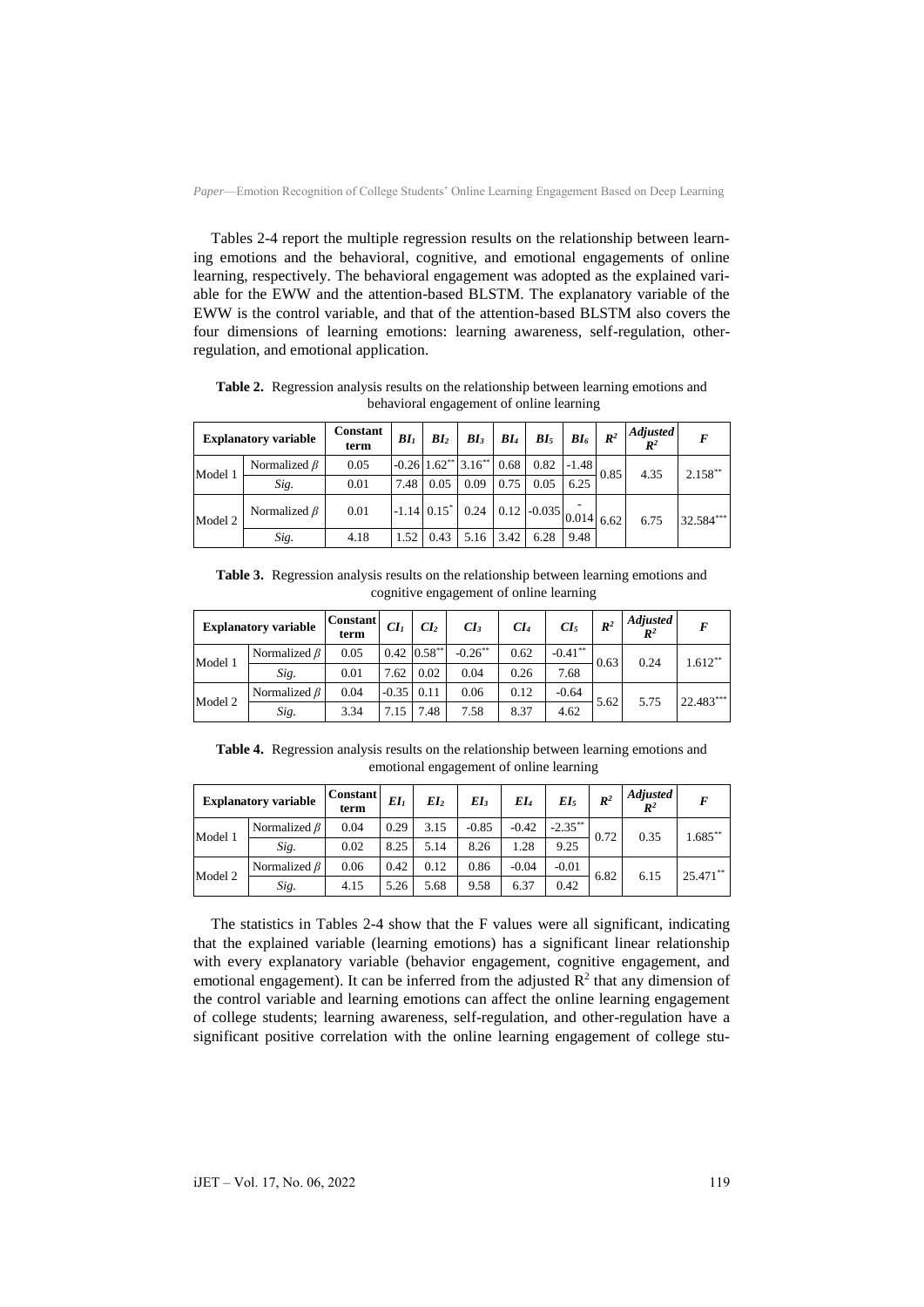dents; emotional application has an insignificant positive correlation with the online learning engagement of college students.

#### **5 Conclusions**

This paper strives the recognize the emotions of college students' online learning engagement based on deep learning. Specifically, the features were extracted from the texts related to online learning reviews and interactive behaviors of college students, and the texts were vectorized by the multi-head attention mechanism. After that, the authors created a BLSTM emotion classification model based on the multi-head attention mechanism, which describes the emotional attitude of learners towards learning engagement more clearly and more accurately. Through experiments, the variations in the recognition accuracy and loss rate of our model were observed. It was found that the model performed well in emotion recognition: the emotion recognition accuracies of our model on the training set and verification set stabilized at about 96%, while the loss rates oscillated about 0.06. Then, different models were compared experimentally, revealing that our model achieved the highest overall emotion recognition rate. Finally, the multiple regression results on the relationship between learning emotions and the behavioral, cognitive, and emotional engagements of online learning were reported, which confirms the significant linear relationship between the explained variable (learning emotions) and every explanatory variable (behavior engagement, cognitive engagement, and emotional engagement).

## **6 Acknowledgment**

This paper is funded by Shandong Education Science Planning Project 2020, "Research on online learning investment promotion strategy of college students" (Grant No.: 2020YB025) and Shandong Education and Teaching Reform Research Project 2020, "Study on college students' learning engagement under blended teaching mode" (Grant No.: 20SJG076).

#### **7 References**

- [1] Persada, S.F., Oktavianto, A., Miraja, B., Nadlifatin, R., Belgiawan, P.F., Redi, A.A.N.P.P. (2020). Public perceptions of online learning in developing countries: a study using the elk stack for sentiment analysis on twitter. International Journal of Emerging Technologies in Learning, 15(9): 94-109.<https://doi.org/10.3991/ijet.v15i09.11579>
- [2] Roux, D.N. (2018). Student success in online and hybrid courses. In Proceedings of the 19th Annual SIG Conference on Information Technology Education, 62-62. [https://doi.](https://doi.org/10.1145/3241815.3241826) [org/10.1145/3241815.3241826](https://doi.org/10.1145/3241815.3241826)
- [3] Israfilov, N., Borisova, O., Kartashova, O., Davydova, N., Biserova, G., Gryaznukhin, A. (2020). Motivation and employee effectiveness in online learning environments: leadership strategies of new generation and emotional intellect. International Journal of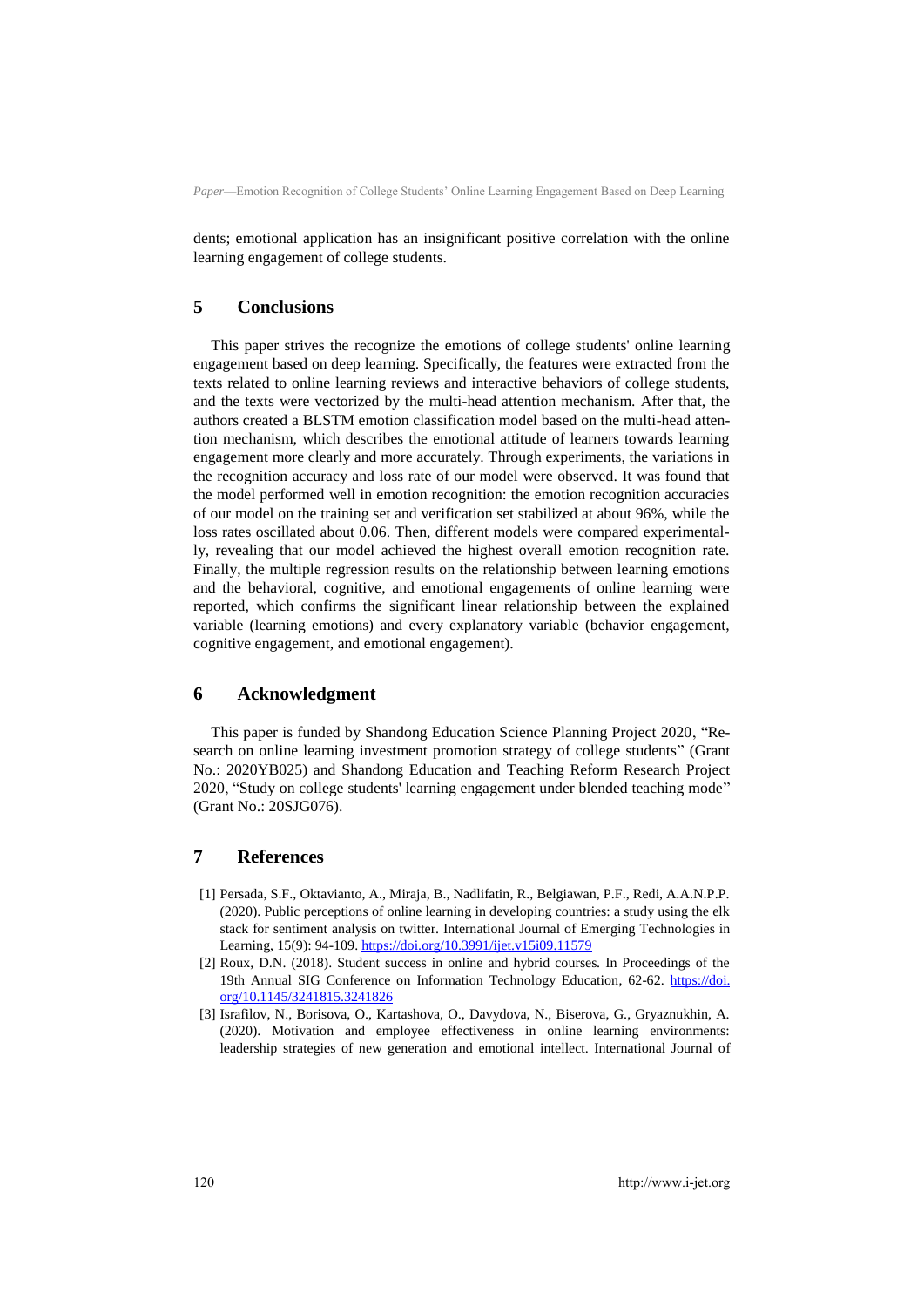Emerging Technologies in Learning, 15(9): 258-279[. https://doi.org/10.3991/ijet.v15i09.13](https://doi.org/10.3991/ijet.v15i09.13921) [921](https://doi.org/10.3991/ijet.v15i09.13921)

- [4] Beyer, J., Yang, Y., Pfister, H. (2021). Visualization design sprints for online and oncampus courses. IEEE Computer Graphics and Applications, 41(6): 37-47. [https://doi.org/](https://doi.org/10.1109/MCG.2021.3115413) [10.1109/MCG.2021.3115413](https://doi.org/10.1109/MCG.2021.3115413)
- [5] Herodotou, C., Maguire, C., McDowell, N., Hlosta, M., Boroowa, A. (2021). The engagement of university teachers with predictive learning analytics. Computers & Education, 173: 104285[. https://doi.org/10.1016/j.compedu.2021.104285](https://doi.org/10.1016/j.compedu.2021.104285)
- [6] Kuo, T.M., Tsai, C.C., Wang, J.C. (2021). Linking web-based learning self-efficacy and learning engagement in MOOCs: The role of online academic hardiness. The Internet and Higher Education, 51: 100819[. https://doi.org/10.1016/j.iheduc.2021.100819](https://doi.org/10.1016/j.iheduc.2021.100819)
- [7] Alharbi, S., Newbury, P. (2021). Improving student engagement and satisfaction using universal design for learning and storytelling. In European Conference on E-Learning, 559-XIII[. https://doi.org/10.34190/EEL.21.105](https://doi.org/10.34190/EEL.21.105)
- [8] Setiawan, A.W. (2021). Implementation of enhanced hybrid learning to improve students' engagement. In 2021 30th Annual Conference of the European Association for Education in Electrical and Information Engineering (EAEEIE), 1-5. [https://doi.org/10.1109/EAEEIE](https://doi.org/10.1109/EAEEIE50507.2021.9530984) [50507.2021.9530984](https://doi.org/10.1109/EAEEIE50507.2021.9530984)
- [9] Goldberg, D. (2021). Programming in a pandemic: Attaining academic integrity in online coding courses. Communications of the Association for Information Systems, 48(1): 6. <https://doi.org/10.17705/1CAIS.04807>
- [10] Freeman, T.M., Jarvie-Eggart, M.E. (2019). Best practices in promoting faculty-student interaction in online stem courses. In 2019 ASEE Annual Conference & Exposition. <https://doi.org/10.18260/1-2--32148>
- [11] Mu, X., Xu, K., Chen, Q., Du, F., Wang, Y., Qu, H. (2019). MOOCad: Visual analysis of anomalous learning activities in massive open online courses. In EuroVis (Short Papers), 91-95[. https://doi.org/10.2312/evs.20191176](https://doi.org/10.2312/evs.20191176)
- [12] Rüdian, S., Pinkwart, N. (2019). Towards an automatic Q&A generation for online courses-a pipeline based approach. In International Conference on Artificial Intelligence in Education, 11626: 237-241[. https://doi.org/10.1007/978-3-030-23207-8\\_44](https://doi.org/10.1007/978-3-030-23207-8_44)
- [13] Young, J.R., Davies, R.S., Jenkins, J.L., Pfleger, I. (2019). Keystroke dynamics: establishing keyprints to verify users in online courses. Computers in the Schools, 36(1): 48-68[. https://doi.org/10.1080/07380569.2019.1565905](https://doi.org/10.1080/07380569.2019.1565905)
- [14] Sulistyo, W.D., Nafi'ah, U. (2019). The development of E-PAS based on massive open online courses (MOOC) on local history materials. International Journal of Emerging Technologies in Learning, 14(9): 119-129. <https://doi.org/10.3991/ijet.v14i09.10143>
- [15] Nonthamand, N., Suaklay, N. (2021). Self-regulation students' online learning behavior in general education courses of university of Phayao. International Journal of Emerging Technologies in Learning, 16(14): 269-278. <https://doi.org/10.3991/ijet.v16i14.19897>
- [16] Hu, J.C., Zhang, H.Y. (2021). Recognition of classroom student state features based on deep learning algorithms and machine learning. Journal of Intelligent & Fuzzy Systems, 40(2): 2361-2372[. https://doi.org/10.3233/JIFS-189232](https://doi.org/10.3233/JIFS-189232)
- [17] Lin, Q., Lai, X. (2021). Research on the recognition of students' classroom learning state based on facial expressions. In Journal of Physics: Conference Series, 1914(1): 012052. <https://doi.org/10.1088/1742-6596/1914/1/012052>
- [18] Yu, S., Kondo, K., Nakamura, Y., Nakajima, T., Dantsuji, M. (2017). Learning state recognition in self-paced e-learning. IEICE Transactions on Information and Systems, 100(2): 340-349.<https://doi.org/10.1587/transinf.2016EDP7144>